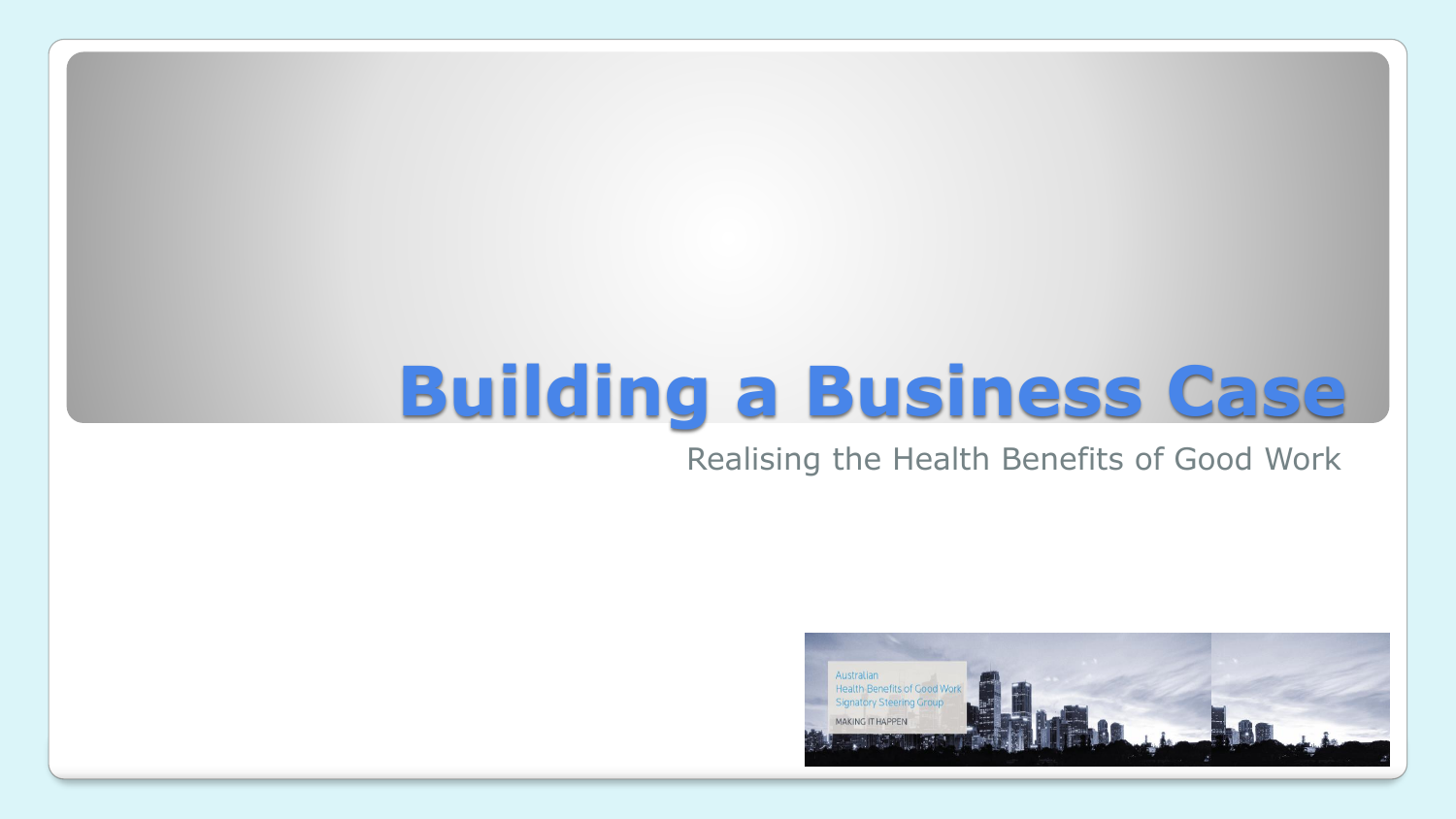The reasons for endorsing the health benefits of good work are many…….

A draft business plan has been created to assist in the operationalization of HBGW

### **Overview**

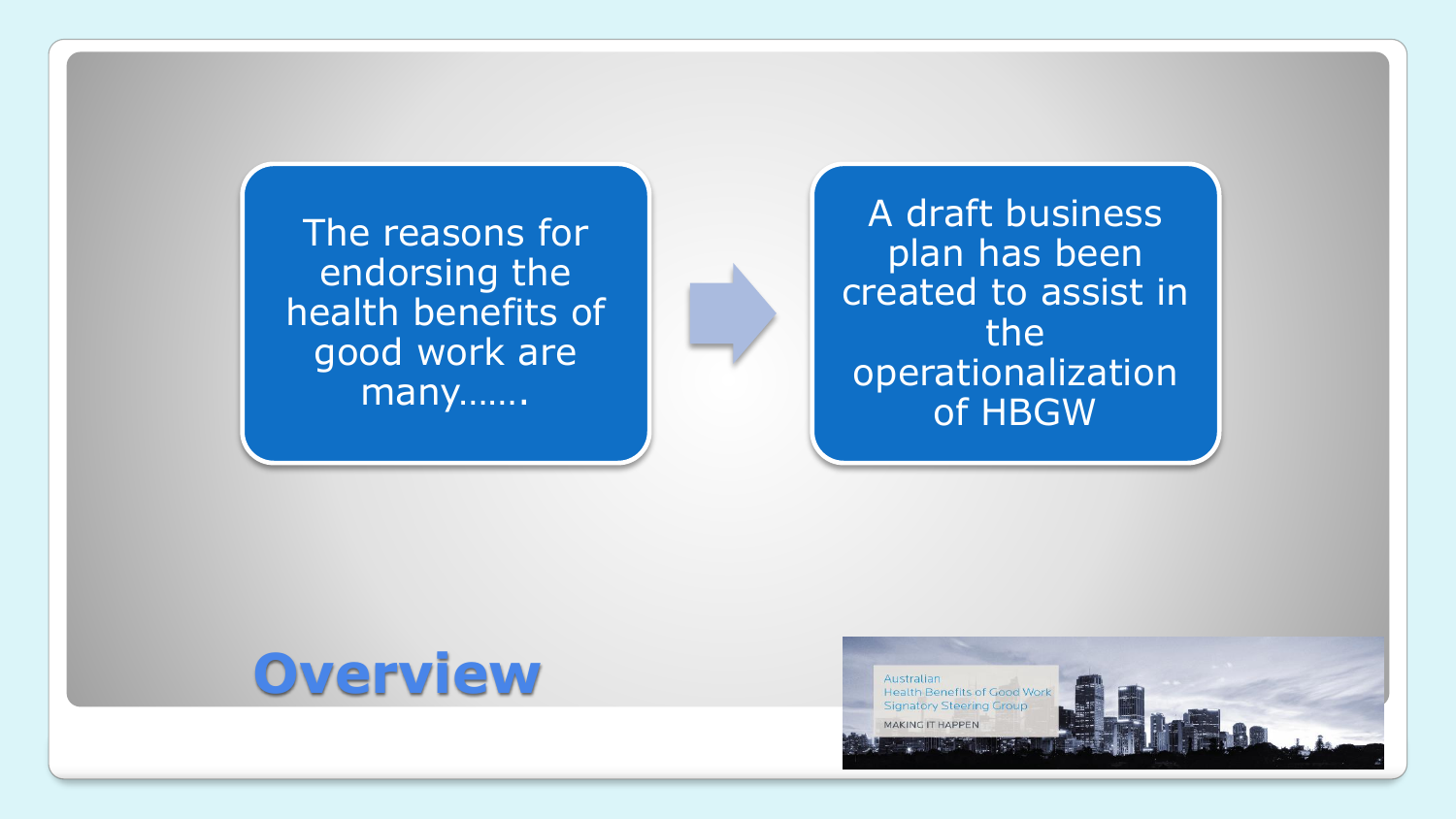

#### **Features and Benefits**

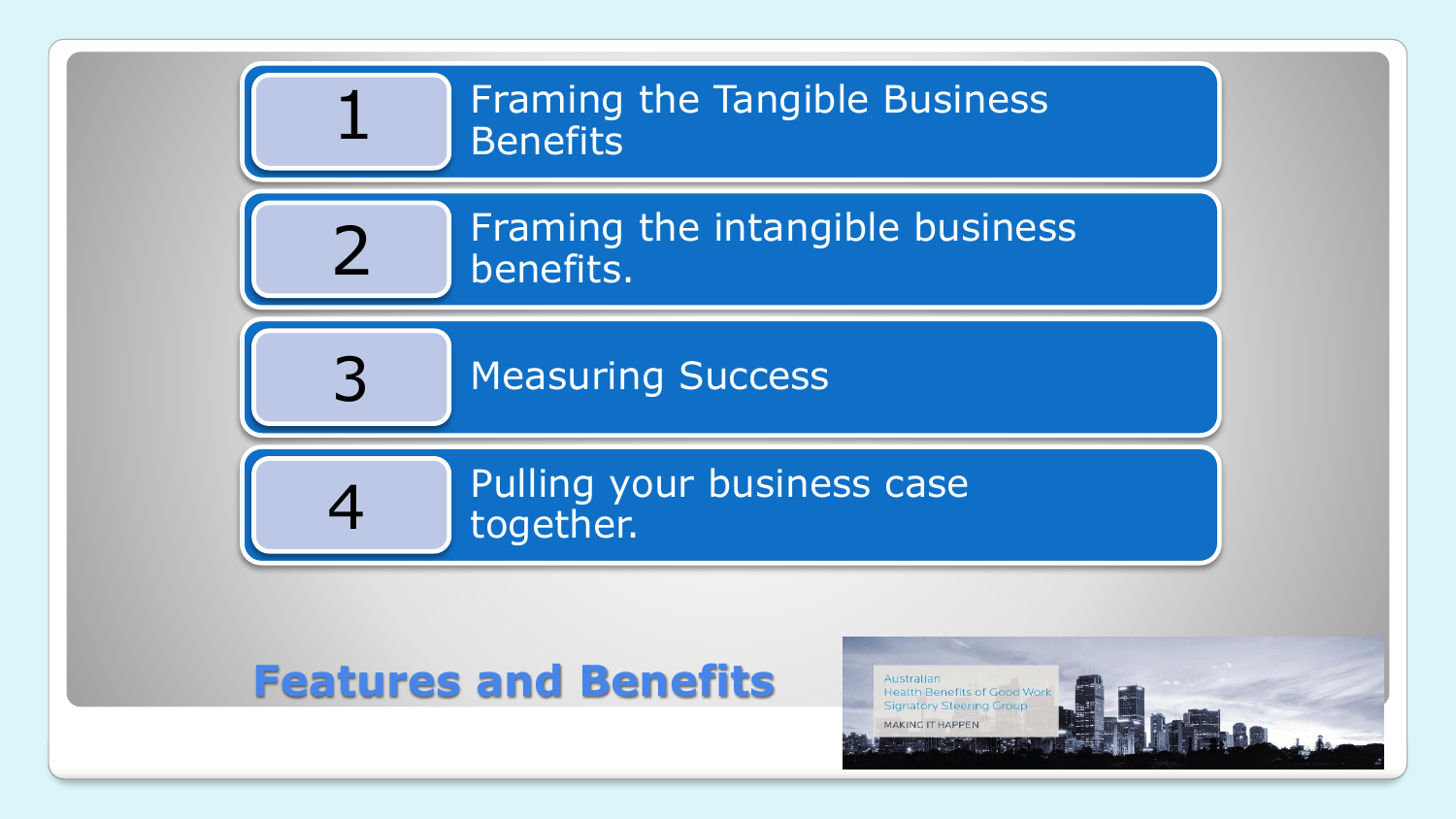$\Box$  The rationale for the health benefits of good work;

 $\Box$  Identifying key stakeholder across your business;

 $\Box$  Data and analysis;

 $\square$  Internal business initiatives;

 $\square$  Presenting the cost benefit analysis.



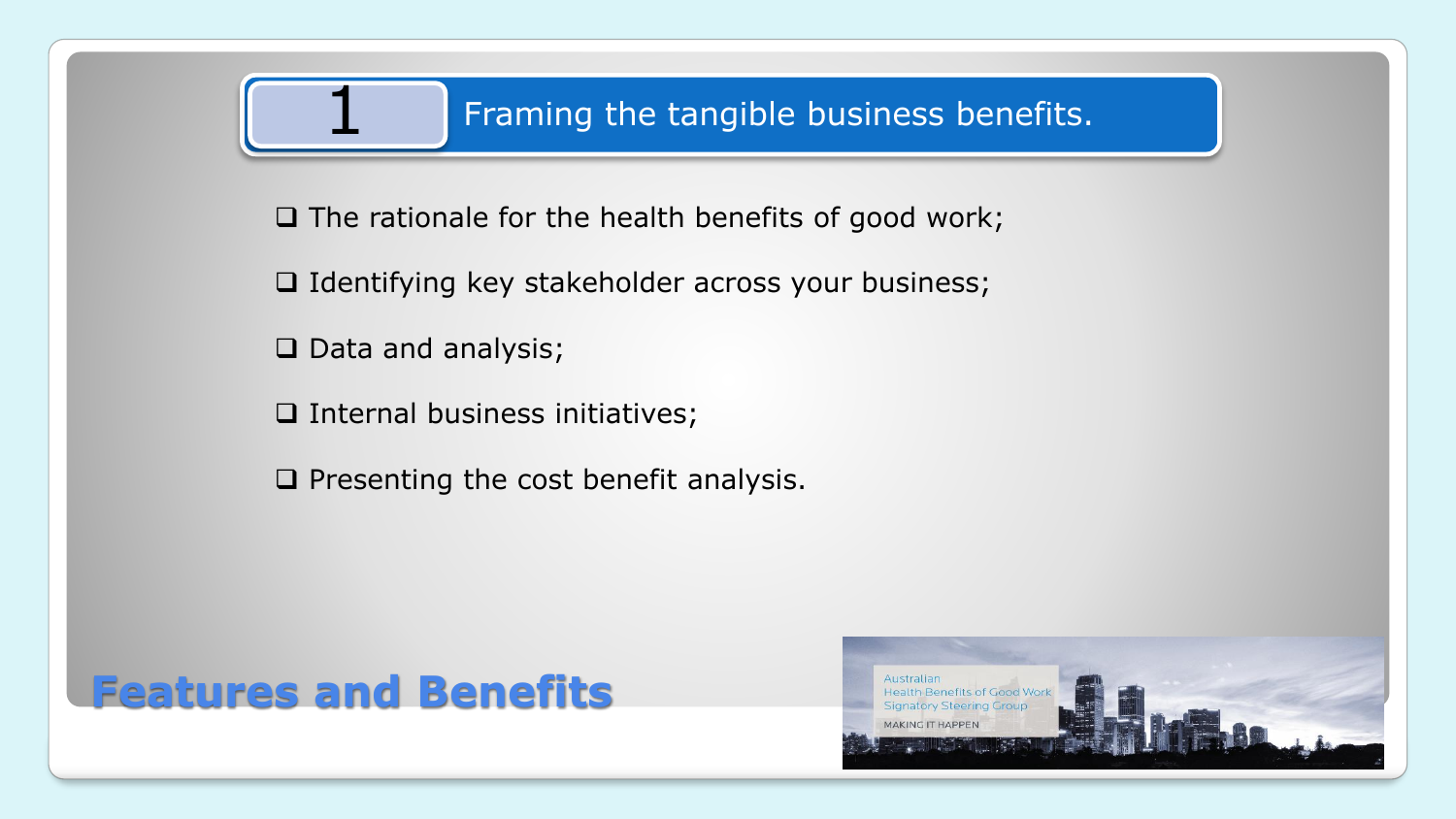#### Framing the intangible business benefits.

 $\Box$  Educating the workforce;

 $\Box$  Educating the management team;

 $\Box$  Considering other intangible benefits;

- ❖ Growth
- ❖ Customer service experience
- ❖ Staff engagement
- ❖ Staff turnover
- ❖ Increased diversity
- ❖ Increased employee wellbeing.

#### **Features and Benefits**

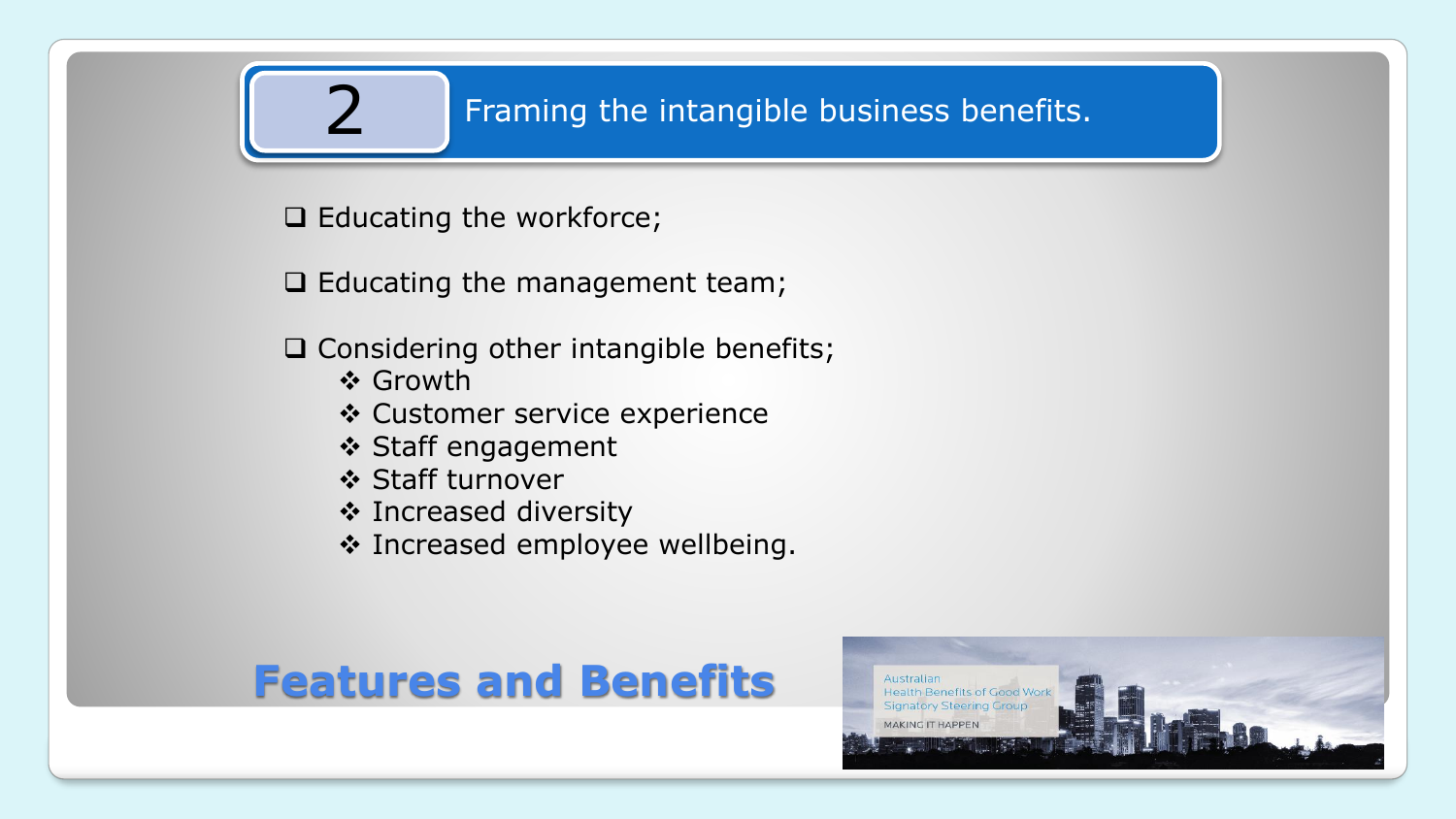

Initiatives and measurements of success ❖Suggested objectives and measurements;

#### Examples of companies achieving success through case studies;

#### **Features and Benefits**

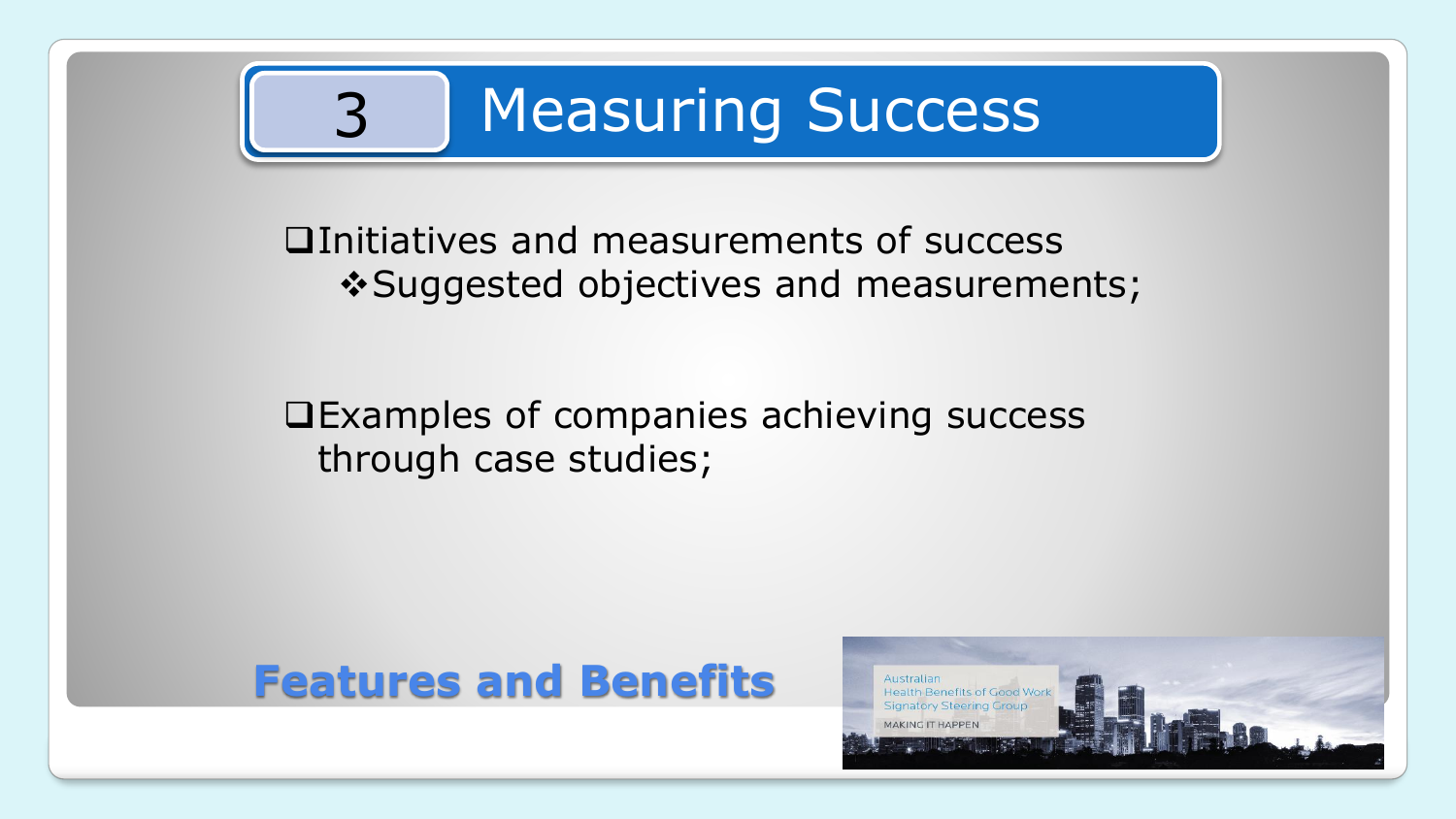# Participation & Feedback

- $\Box$  We are seeking indications of preparedness to participate in sharing information about your journey, both anecdotally and evidence based.
	- ❖ What worked for you in building your own business case?
	- ❖ How are you measuring success in this area?
	- ❖ Sharing your own success stories.
	- ❖ Sharing your own challenges in achieving your goals.

#### **Please provide your business case feedback by 11th December 2015.**